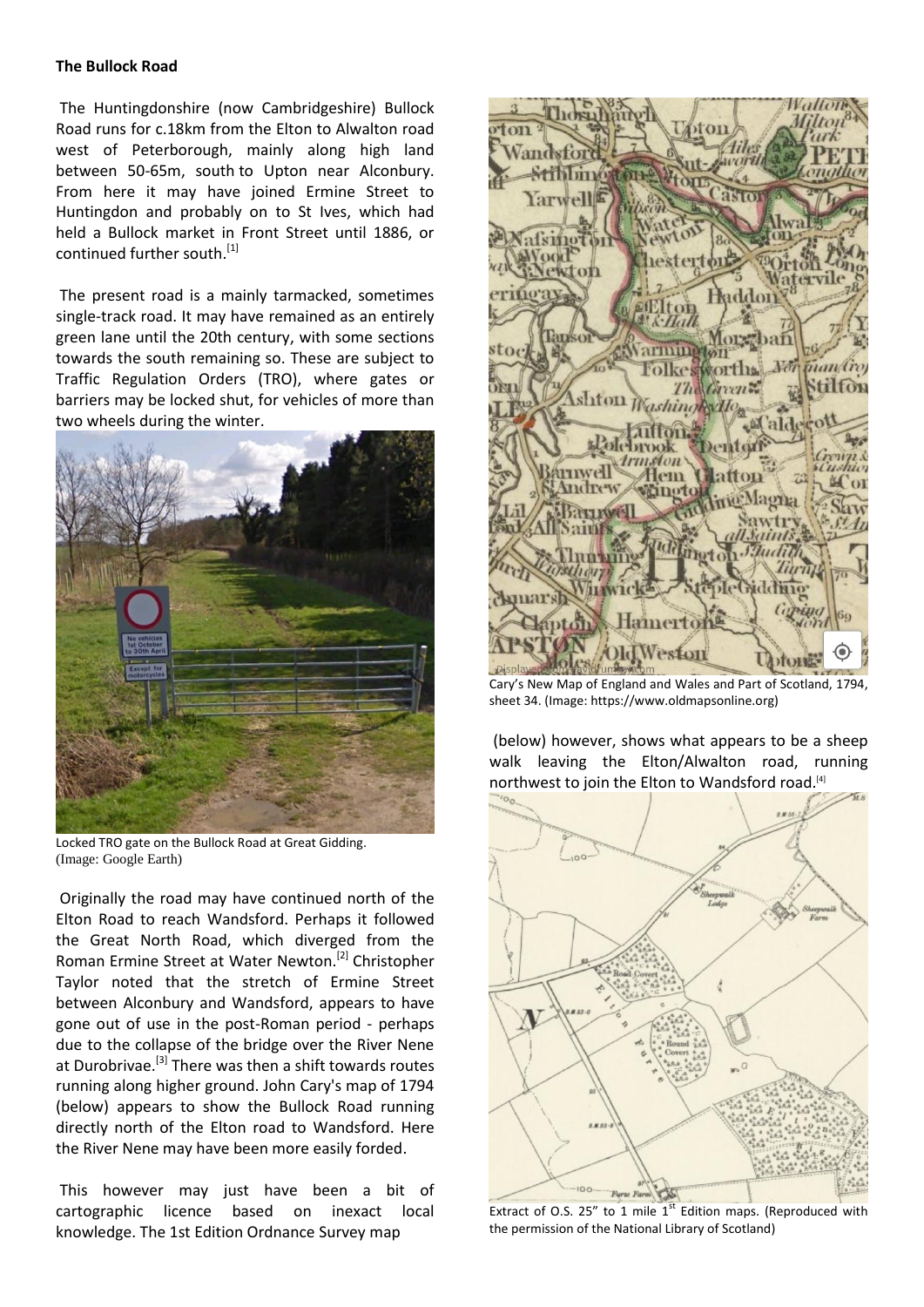This could be what Cary was attempting to show on his 1794 map. Although the sheep walk could have been the modified remains of an earlier, more direct route, Susan Oosthuizen (pers. comm) notes that the name very often denoted the right to graze sheep on arable land after harvest.

 The road's date of origin is uncertain, but it could be a droving route of great antiquity, as a number of parish boundaries and in part the Northants/Hunts county border, were aligned with it, or it with them. Christopher Taylor concluded that it was a medieval creation, in his 1979 study.



The Bullock Road in C19th. (Redrawn from several sources)

To the north of Stilton, parish boundaries are focused on the Great North Road, with the western bounds of Chesterton, Haddon and partly Morborne, following the Billing Brook.

From Morborne the Northants/Hunts county border follows the Billing Brook as far as Glatton before swinging away to the south-west. The western boundaries of the Huntingdonshire parishes of Morborne, Washingley, Caldecote, Denton and most of Glatton, are followed by the Bullock Road.

 At its western end, the boundary between the Huntingdonshire hundreds of Norman Cross and Leightonstone commences at the point where the

parishes of Glatton and Great Gidding meet the county boundary. Then it follows a road from Lutton, which itself may have been another droving route. Turning east it drops down from the higher ground, following the Sawtry St Judith/Coppingford parish boundary. After meeting the Great North Road, the hundred boundary follows it south for a little way before turning to the east again. The Bullock Road joins the hundred boundary at Glatton, following it (or vice versa) to Upton where it deviates to the south, staying on higher ground.

  The road may have acquired its present name following the creation of the Turnpike Trusts, particularly those on the Great North Road to the east in 1710,<sup>[5]</sup> and was known by such name by 1810.<sup>[6]</sup> The southern section is also shown on the map of 1817 below. [7]



Extract of W. Hyett's 1817 'Wellingborough' map. (British Library. Licence: OGL V1.0)

Not a unique landscape feature, there was for instance a Bullock Road from Wales, also known as the 'Welshman's Road'.<sup>[8]</sup> This route picked up Watling Street, the modern A5, running down to markets in London and the south.

 A Bullock Booth is identified part way along the road from Kettering to Northampton on Hyett's 1813 map [9] , although by the time of the first edition of the Ordnance Survey maps in 1884, the name has become Booth Farm. [10]